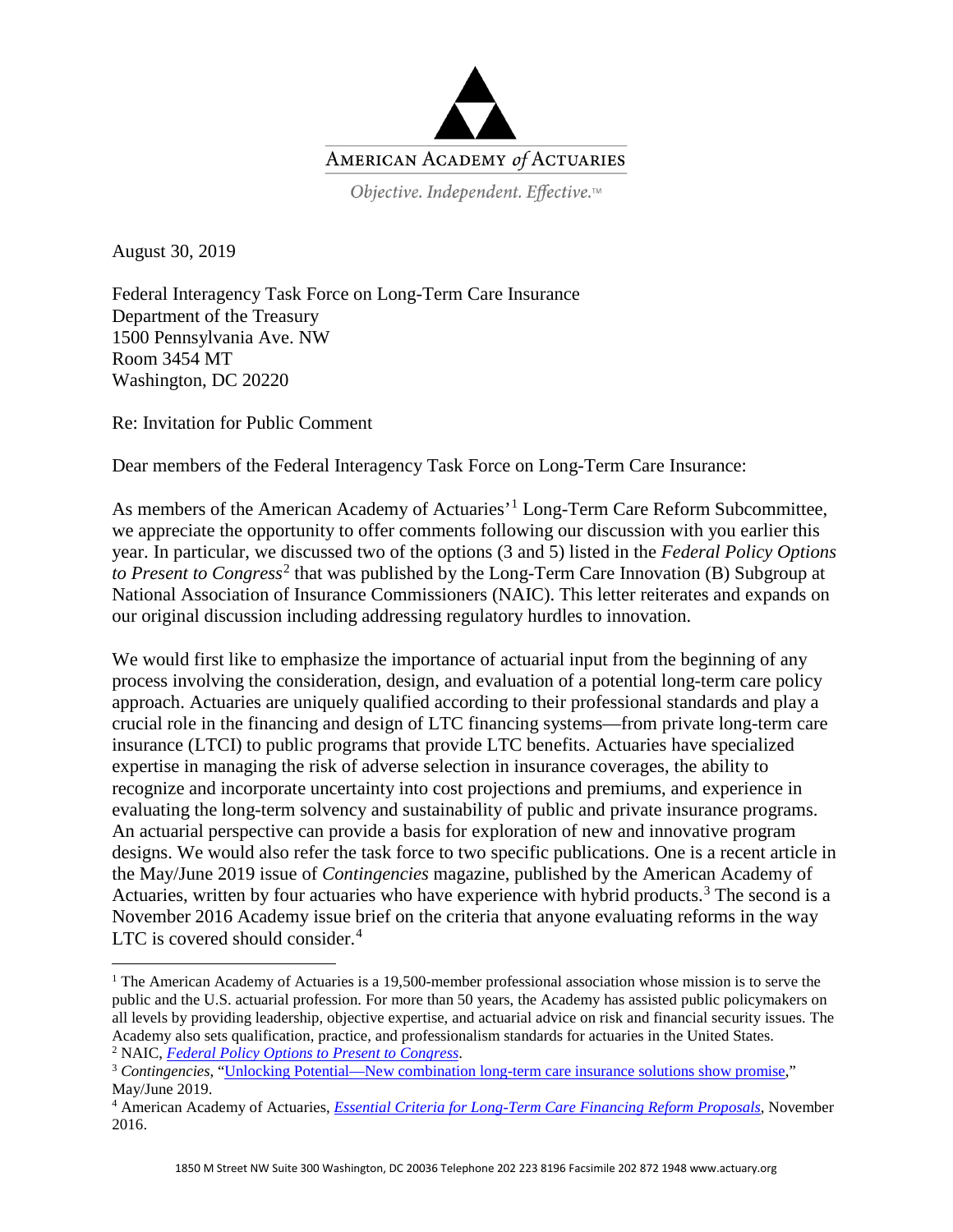**Option 3: Remove the Health Insurance Portability and Accountability Act (HIPAA) requirement to offer 5% compound inflation with LTCI policies and remove the requirement that Deficit Reduction Act (DRA) Partnership policies include inflation protection and allow the States to determine the percentage of inflation protection.**  The NAIC comments that inflation protection substantially increases LTCI premiums, and that removing the protections would increase insurer flexibility when designing products and could lead to lower premium costs.

Although HIPAA requires the 5% compound inflation benefit to be *offered* at the time of sale, it does not require that the product purchased must include inflation protection. In addition, at certain issue ages, a purchased policy must include a stated inflation amount, which may vary by state, in order to qualify for Partnership status enabling asset spenddown protection in the case of Medicaid eligibility.

We agree with the NAIC comments that inflation protection is costly. Premium loads for inflation protection vary by issue age and are not insignificant. We estimate that market premiums for policies sold with a 5% inflation protection benefit can be 4-5 times more expensive than a policy without inflation. Thus, when an applicant declines the offer of inflation protection, their resulting premiums and potential ultimate benefits are significantly lower, which may make a personal purchase of insurance coverage more likely. It is unclear whether the possibility of not being eligible for Partnership is a strong enough influence to encourage the additional required expenditure for the inflation coverage.

| $2010$ sures according to the 2017 minimum ETCI but (e) published by Drown World. |                                                |
|-----------------------------------------------------------------------------------|------------------------------------------------|
| What percentage of LTCI sales are tax-                                            | Very close to 100%. According to the survey,   |
| qualified under HIPAA?                                                            | fewer than 0.2% of policies sold in each of    |
|                                                                                   | the past four years $(2015-2018)$ was not tax- |
|                                                                                   | qualified.                                     |
| What percentage of LTCI sales include                                             | Only 2% of sales included compound             |
| inflation protection?                                                             | inflation of 4.5% or more.                     |
|                                                                                   |                                                |
|                                                                                   | Around 37% of sales include an option to       |
|                                                                                   | purchase additional inflationary coverage      |
|                                                                                   | often called Guaranteed Purchase Option.       |
|                                                                                   |                                                |
|                                                                                   | Approximately 15.5% of sales did not include   |
|                                                                                   | any inflation coverage.                        |
|                                                                                   |                                                |
|                                                                                   | The remaining sales $(45.5\%)$ could have      |
|                                                                                   | included various other types of inflation      |
|                                                                                   | coverage, but none would consider the          |
|                                                                                   | compound level of inflation included in the    |
|                                                                                   | compound of 4.5% or more category noted        |
|                                                                                   | above.                                         |
|                                                                                   |                                                |

We share the following statistics regarding the popularity of these benefit features, based on 2018 sales according to the 2019 Milliman LTCI Survey published by *Broker World*: [5](#page-1-0)

<span id="page-1-0"></span> <sup>5</sup> *Broker World*, ["2019 Milliman Long Term Care Insurance Survey,"](https://brokerworldmag.com/2019-milliman-long-term-care-insurance-survey/) July 1, 2019.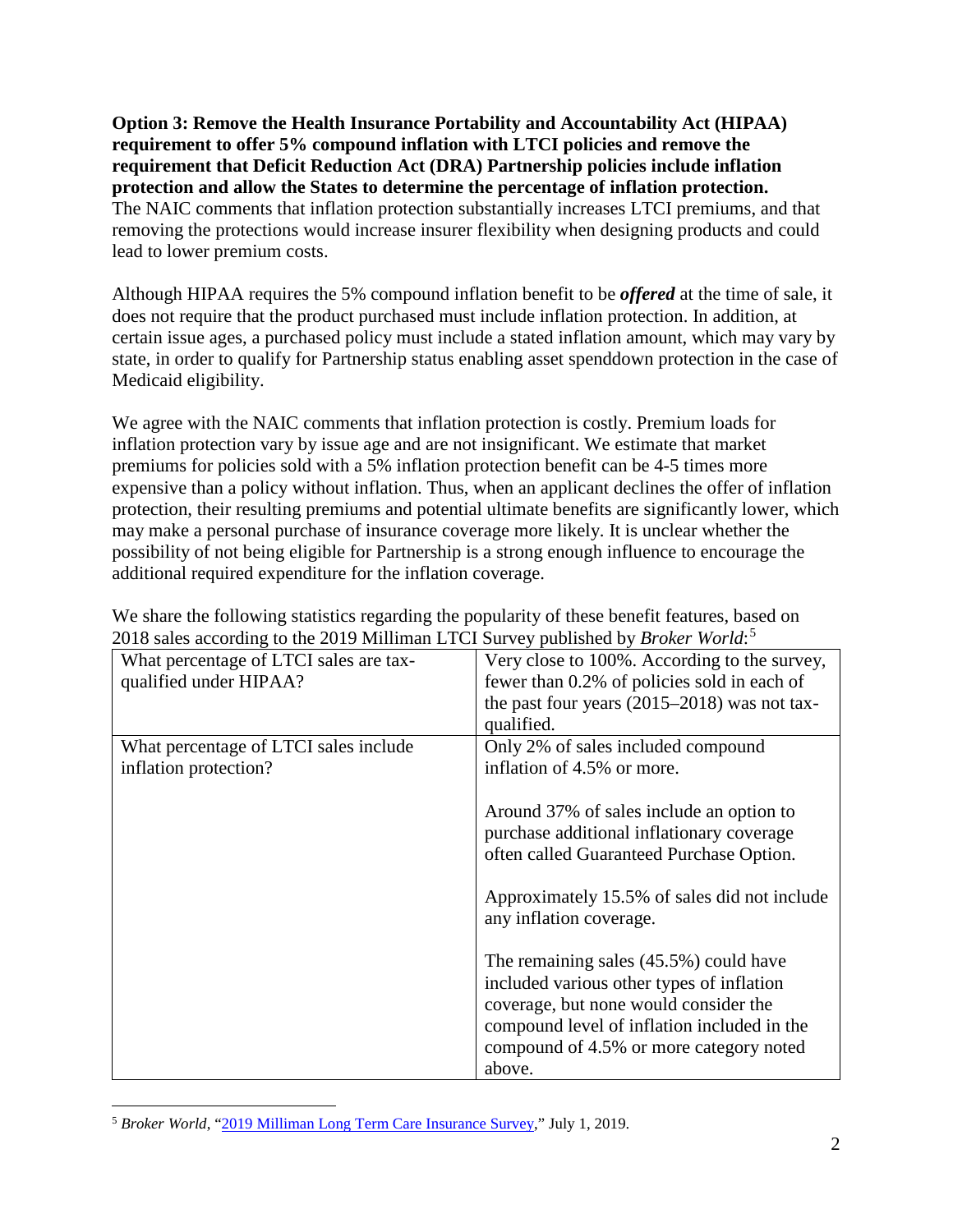| What percentage of LTCI sales are | Varies considerably by state. Roughly 1%         |
|-----------------------------------|--------------------------------------------------|
| Partnership Policies?             | qualified in original Partnership states. In the |
|                                   | DRA states, 52.5% of policies qualified for      |
|                                   | Partnership status (MN: 82%, WI: 75%, WY:        |
|                                   | 75%).                                            |

While we do not believe that inflation protection requirements alone would deter carriers from entering or remaining in the LTC market, the requirement to offer inflation protection complicates the sales process. In some cases, an insured may feel more comfortable purchasing a larger base benefit rather than inflation protection. This decision can depend on their ultimate plans for where to retire and other factors related to their individual preferences regarding which risks to cover when making an insurance purchase decision.

Five percent compound inflation protection may not be the appropriate inflation level given current and expected future costs of long-term supports and services (LTSS). We estimate that in the 1990s, LTC inflation rates averaged 4-5%. In more recent years LTC inflation rates appeared to have been closer to 2-3%, which may indicate that the 5% rate is more than is necessary to cover inflationary increases in costs.

Yet, because many policyholders are expected to hold the policies for over 30 years, inflation could increase. Those who project Medicaid budgets need to consider a potential scenario where inflation increases. Medicaid budgets are not harmed, or helped, by an individual being able to choose between spending down their assets or buying Partnership insurance to protect only those assets that are not already exempt. Medicaid budgets are helped when Partnership insurance policyholders receive benefits that exceed the assets they are protecting. If Partnership policyholders are willing to purchase policies with a higher level of inflation protection, it increases the likelihood that they will receive benefits that exceed the assets they are protecting and that the Medicaid program will in turn benefit.

Some policies in the past offered a variable inflation rate design based on Consumer Price Index (CPI). We think this design may be confusing to consumers. In addition, there is a question as to which CPI measure to use, because an LTC CPI does not exist. Unlike medical care, LTC inflation is driven more by wages than cost of medicine, and CPI for nursing home and home care costs for the elderly might be possible indices to use in LTC policies. A CPI peg creates a potentially variable insurance risk. In order for insurance companies to avoid an unknown ceiling on the benefits they promise, a 5% annual or cumulative cap could be included as well.

Finally, inflation protection is just one of many choices that must be made in purchasing LTC coverage. For example, policyholders could purchase higher daily benefit maximums with lower inflation protection. There are also other ways that consumers can select a coverage amount. For example, a spectrum of options are available related to whether a policy covers home health care in addition to skilled nursing facility care. Ultimately, the real question could be whether some coverage is better than no coverage. It is possible that more people would consider covering this risk through insurance if *all* levels of coverage received some sort of beneficial protection (tax or Medicaid spenddown) regardless of whether inflation is part of the benefit calculation.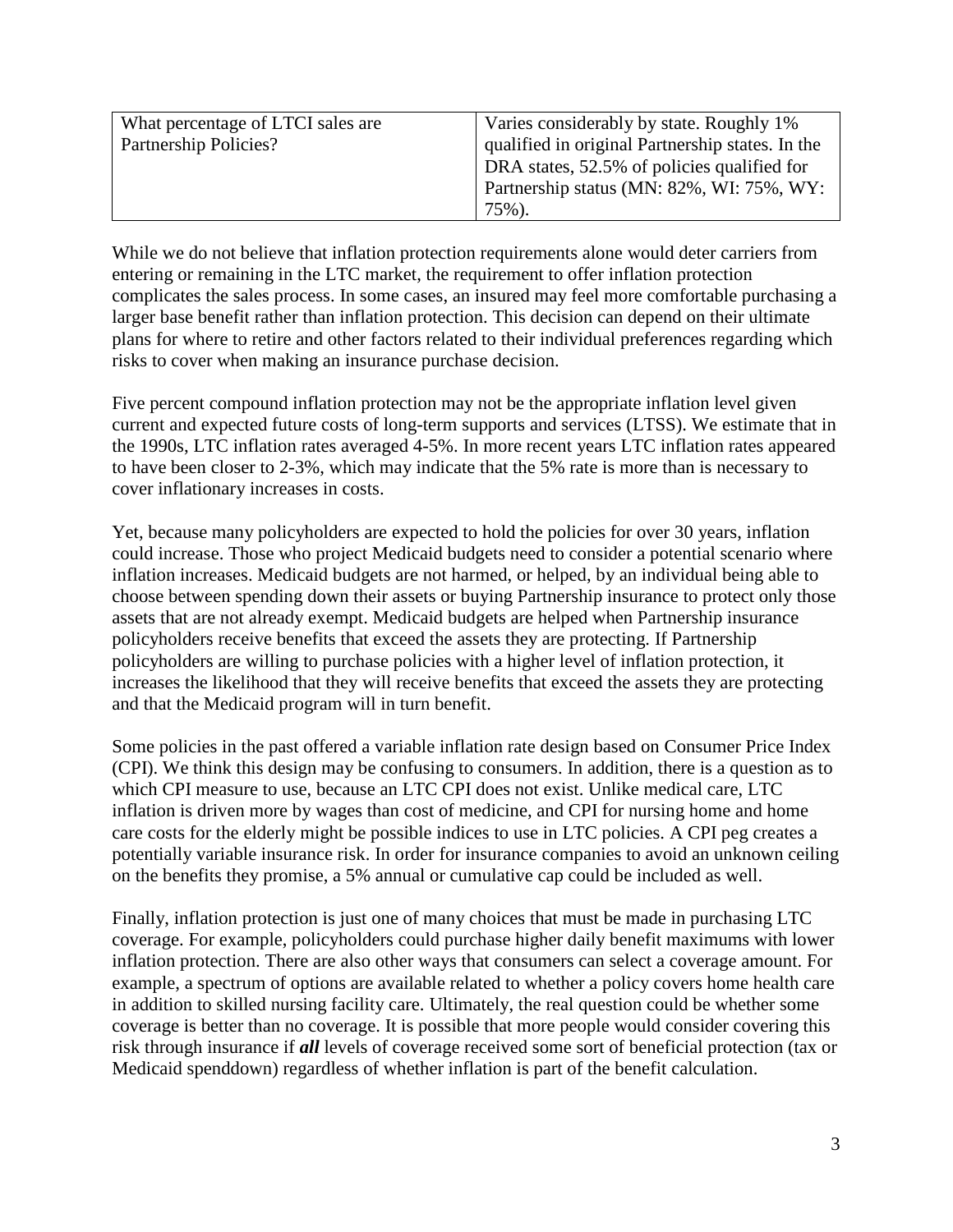If the HIPAA and DRA inflation protections were eliminated, replacing them with lower formulas or giving insurance carriers the flexibility to choose the options they want to offer policyholders could be in order. Options and factors to consider include:

- Allow any LTC coverage to qualify for DRA Partnership status if it provides a minimum level of total benefits.
- With respect to Partnership coverage, if issued without inflation protection it may be likely that Medicaid will be needed at an earlier point in time depending on the initial level of insurance purchased.
- Inflation options could add confusion to the sales process without added benefit given the additional cost of the added coverage inflation provides.

## **Option 5: Allow products that combine LTC coverage with various insurance products (including policies that "morph" into LTCI).**

The NAIC recommended the federal government treat products that combine LTC with other coverage in a similar fashion as it treats stand-alone LTCI insurance. The most popular combination product today is a life/LTC hybrid product. The hybrid product could consist of accelerated benefits and an extension of benefits. The accelerated benefits part of the product pays out the death benefit prior to death when the policyholder qualifies for and chooses to access the benefits to cover LTC expenses. The extension of benefits aspect provides LTC coverage after the entire death benefit has been accelerated. The accelerated benefit coverage might be sold as an LTC rider or chronic illness rider. The benefits and benefit triggers can be substantially similar but they are governed under different sections of the Internal Revenue Code and NAIC model regulations. Chronic illness riders typically do not contain some of the features of LTC riders such as the offer of inflation projection; as such they cannot be marketed as LTC insurance. Benefit triggers for acceleration products typically use the LTC benefit qualification standard of being unable to perform at least two activities of daily living or requiring substantial supervision for severe cognitive impairment.

According to a LIMRA study, 2017 sales of policies that included LTC benefits consisted of 21% stand-alone policies, 39% chronic illness riders, and 40% long-term care riders. Clearly the hybrid life products have grown in popularity. Hybrid life policies with an extension of benefits rider make up about 14% of the policies in the hybrid market.

In addition, annuity products might offer an LTC rider where benefits are paid without penalty for early withdrawal and without the interest accumulation being taxed. As in life/LTC hybrid policies, the annuity owner must satisfy the LTC benefit criteria.

Benefits from accelerated benefits are certain, either in the form of living or death benefits, so the cost is higher than for stand-alone LTCI. Presumably, the fixed premium structure of these policies is attractive to those who can afford the hybrid products.

For insurance companies, so far the experience on accelerated benefits has been favorable. The cost of accelerated benefits is offset by the reduction in death benefits, and therefore the risk lies in the time value related to how much sooner the death benefits are accelerated.

The risk for covering extended benefits is much like that for stand-alone LTCI, except generally the premium rates cannot be increased and there might be some value from the policyholder